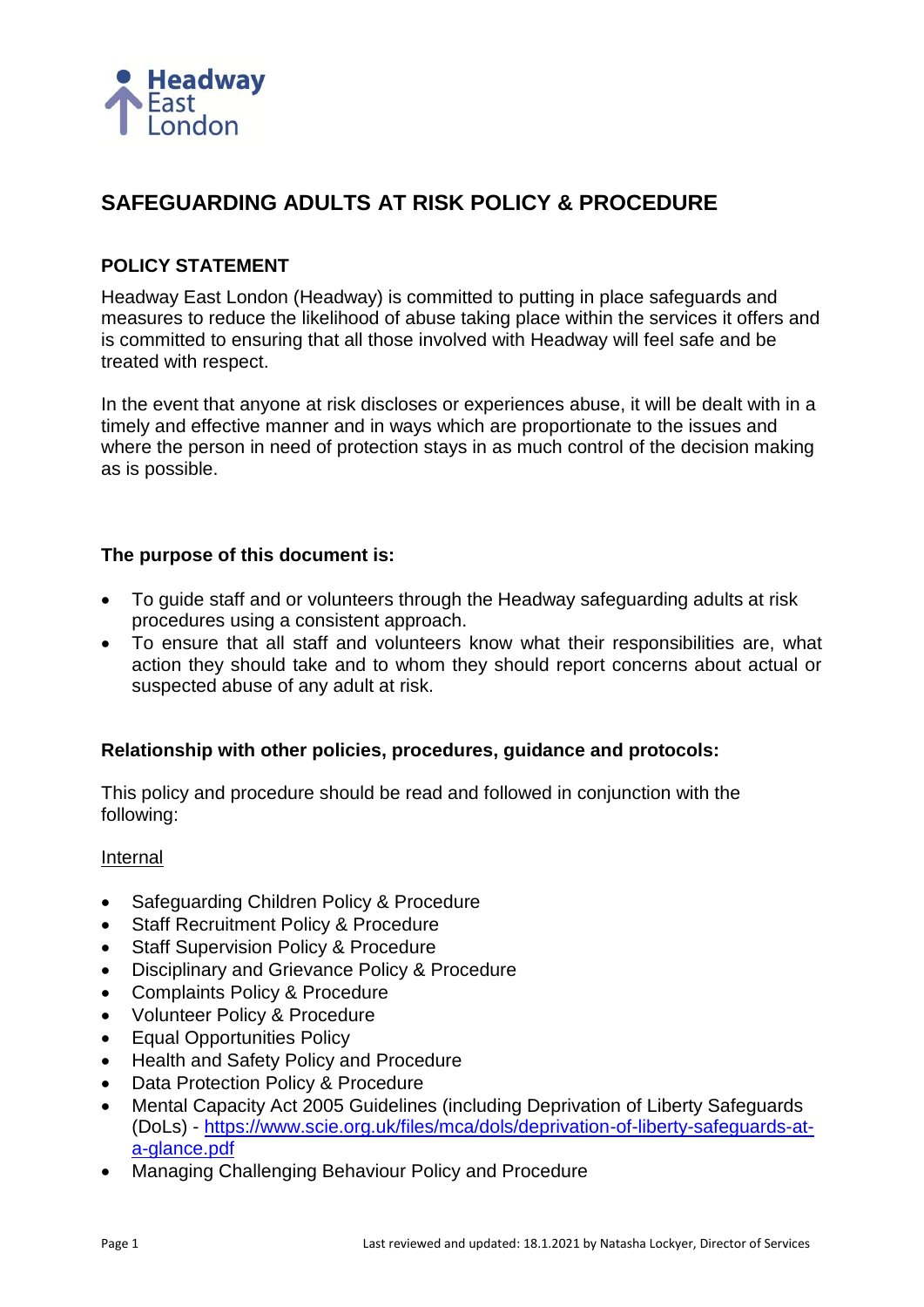

• Whistle Blowing Policy

## External

- '*No Secrets: Guidance on developing multi-agency policies and procedures to protect vulnerable adults from abuse'* - Department of Health, November 2000
- *'Making Safeguarding Personal: Guide 2014* Association of Directors of Social Services (ADSS)
- *The Care Act 2014*
- *Statutory Care and Support Guidance 2016*
- *Mental Capacity Act 2005 Guidance*
- *London multi-agency policy and procedures to safeguard adults from abuse* 2015

This Policy and Procedure is underpinned by the following Six Principles of Safeguarding:

**Empowerment** - People being supported and encouraged to make their own decisions and informed consent.

**Prevention** - It is better to take action before harm occurs.

**Proportionality** - The least intrusive response appropriate to the risk presented.

**Protection** - Support and representation for those in greatest need.

**Partnership** - Local solutions through services working with their communities.

Communities have a part to play in preventing, detecting and reporting neglect and abuse.

**Accountability** - Accountability and transparency in safeguarding practice.

# **ADULTS AT RISK - BACKGROUND**

# **WHO IS AN ADULT AT RISK?**

Someone over 18 years of age who:

- a) Has need for care and support (whether or not the authority is meeting any of those needs) because of mental or other disability, age or illness
- b) Is experiencing, or is at risk of, abuse or neglect
- c) As a result of their needs is unable to protect himself or herself against the abuse or neglect or the risk of it

## **WHAT IS ABUSE?**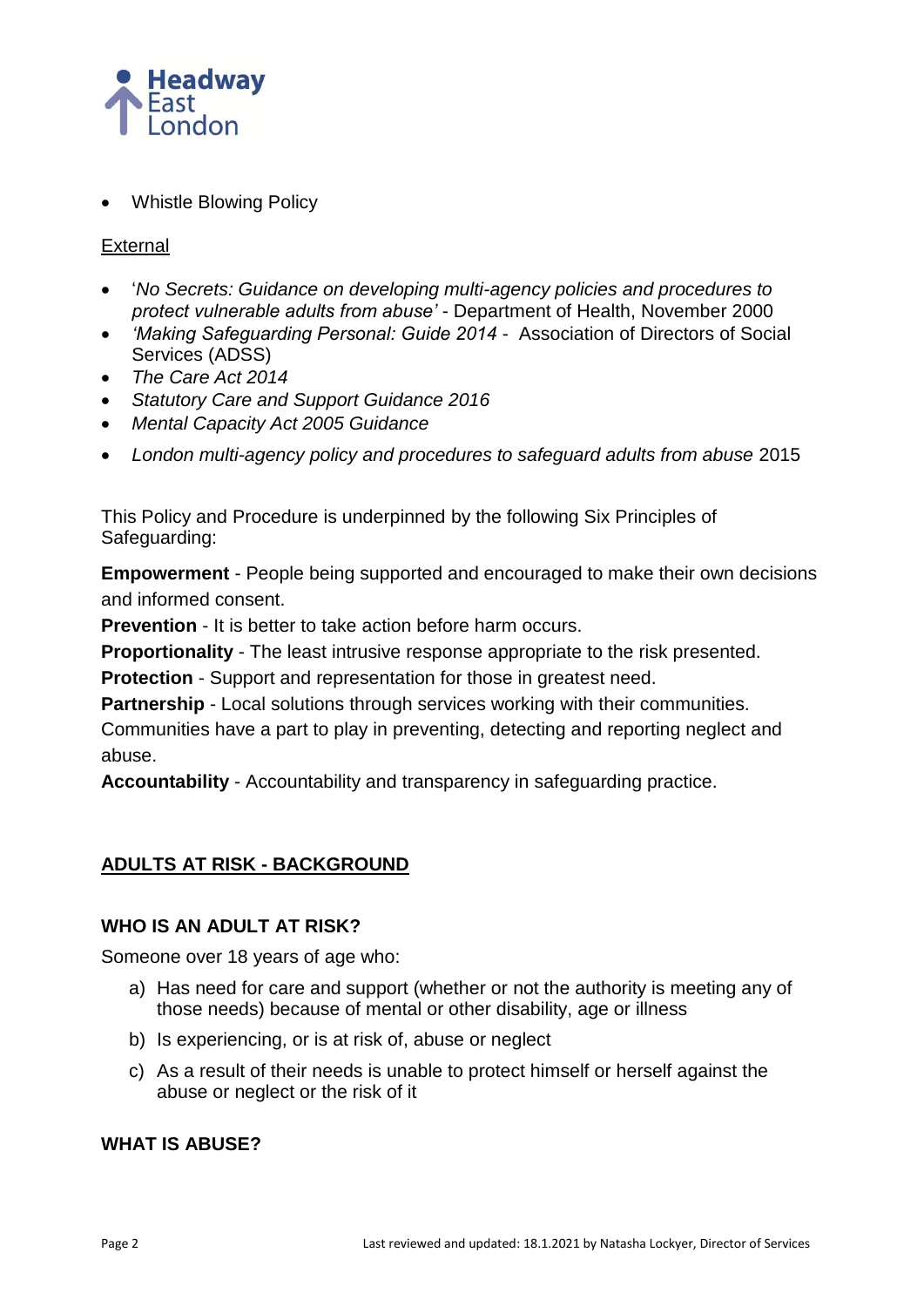

'….the violation of an individual's human and civil rights by any other person or persons.' (*DoH, 2000*).

Abuse includes:

- A single act or repeated acts
- An act of neglect or a failure to act
- Multiple acts, for example, where neglect as well as financial abuse take place
- Any act or actions that causes harm or distress
- Where there was no intent to harm or abuse

Types of abuse include:

- **Physical abuse** includes hitting, pinching, deliberately misusing medication, or unlawful or inappropriate use of restraint, exposure to heat or cold and not giving adequate food and drink.
- **Domestic abuse**  includes psychological, physical, financial, sexual, emotional abuse and so-called 'honour-based violence'.
- **Sexual abuse** includes rape, indecent exposure, sexual harassment, inappropriate looking or touching, sexual teasing or innuendo, sexual photography, subjection to pornography or witnessing sexual acts, indecent exposure and sexual assault or sexual acts to which an adult at risk has not consented to and / or may not understand.
- **Psychological / emotional abuse** the wilful infliction of mental suffering by a person who is in a position of trust and power to an adult at risk. Includes threats of harm or abandonment, being deprived of social or any other sort of contact, humiliation, blaming, controlling, intimidation, coercion and bullying, verbal abuse, cyber bullying, unreasonable or unjustified withdrawal of services or supportive networks.
- **Financial and material abuse** includes theft, fraud, internet scamming, exploitation, coercion in relation to an adult's financial affairs or arrangements, including with connection to wills, property, inheritance or financial transactions, and the misuse or misappropriation of property and/or possessions of benefits.
- **Modern Slavery -** encompasses slavery, human trafficking, forced labour and domestic servitude.
- **Neglect and acts of omission** the failure of any person or authority that has responsibility for the charge, care or custody of an adult at risk to provide the amount and type of care that a reasonable person would be expected to provide. Includes ignoring medical, emotional or physical care needs, failure to provide access to appropriate health, care and support or educational services. Withholding of the necessities of life such as medication, adequate nutrition and heating.
- **Discriminatory abuse -** exists when values, beliefs or culture result in a misuse of power that denies opportunity to some groups or individuals because of for example ethnicity, appearance, disability, religious beliefs, gender, age, sexual orientation.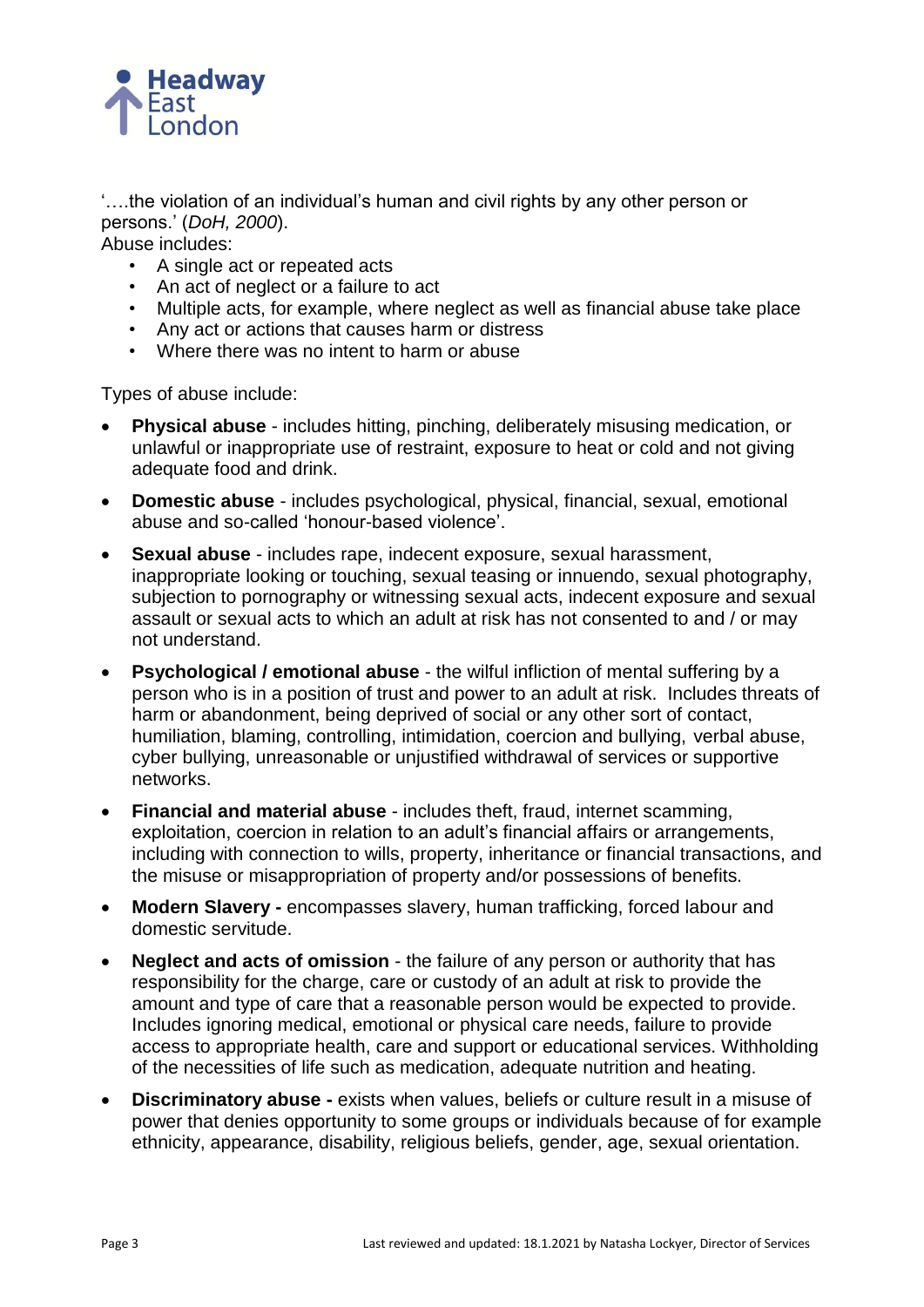

- **Self-neglect -** covers a wide range of behaviour neglecting to care for ones' personal hygiene, health or surroundings and includes behaviour such as hoarding.
- **Institutional / organisational abuse** occurs when the routines, systems and regimes of an institution result in poor or inadequate standards of care and poor practice which denies, restricts or curtails the dignity, privacy, choice, independence or fulfilment of adults at risk. It can be thorough neglect or poor professional practice as a result of the structure, policies, processes and practices within an organisation.

These are not mutually exclusive and many situations will involve a combination of types of abuse. In some cases it may constitute a criminal act.

Incidents of abuse may occur to one person in a relationship or service context or to more than one person at a time.

Abuse may be a deliberate act or it may be the result of a failure to act appropriately. It may be caused intentionally or unintentionally but nevertheless causes significant harm or distress to the adult of risk either temporarily or over a period of time.

## **WHO MIGHT BE THE ABUSER?**

Abuse can take place within both personal and professional relationships. It can be carried out by another adult at risk or by people who deliberately form a relationship with an adult at risk in order to exploit them, including:

- Family members
- Professional staff
- Voluntary workers
- Friends and associates
- Strangers who deliberately target vulnerable people
- Other adults at risk

# **SOME SIGNS OF ABUSE:**

- Multiple bruising or finger marks
- Injuries the person cannot account for
- Deterioration of health for no apparent reason
- Weight loss
- Inappropriate or inadequate clothing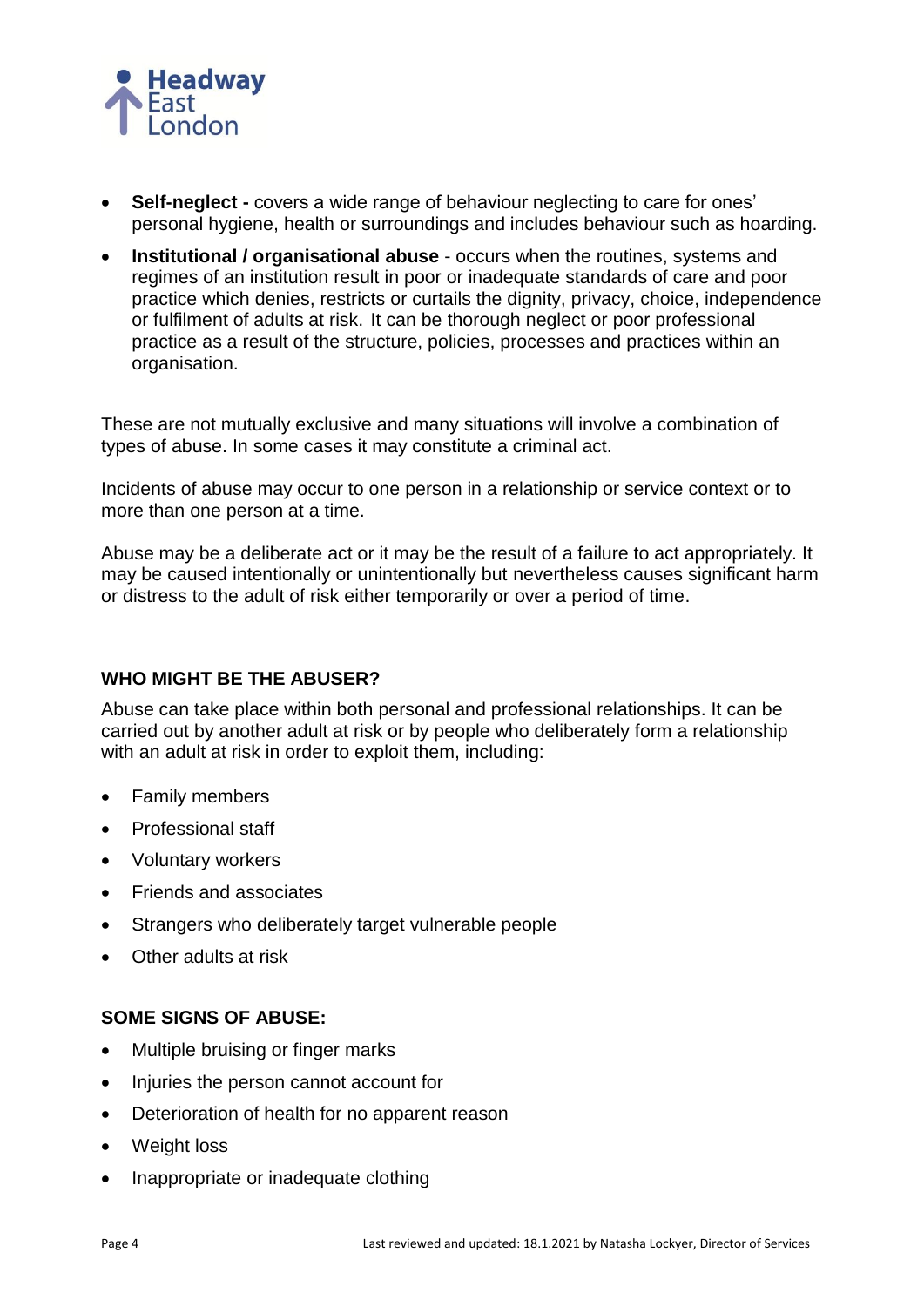

- Changes in mood and / or behaviour (e.g. appearing withdrawn)
- A carer who is unwilling to allow access to the person
- An individual who is unwilling to be alone with a particular person
- Unexplained shortage of money
- Someone lacking goods or services which they can afford

*This list is not exhaustive. Please see separate document 'Signs of Different Forms of Abuse'* 

*[https://headwayeastlondon.sharepoint.com/Policies%20%26%20Procedures/Shared%](https://headwayeastlondon.sharepoint.com/P-P/Shared%20Documents/Safeguarding/Safeguarding%20Adults%20at%20Risk%20Resources/Signs%20of%20Different%20Forms%20of%20Abuse.doc?d=weffa50a5057740cbb6a0d6bf397c25c9) [20Documents/Safeguarding/Safeguarding%20Adults%20at%20Risk%20Resources/Sig](https://headwayeastlondon.sharepoint.com/P-P/Shared%20Documents/Safeguarding/Safeguarding%20Adults%20at%20Risk%20Resources/Signs%20of%20Different%20Forms%20of%20Abuse.doc?d=weffa50a5057740cbb6a0d6bf397c25c9) [ns%20of%20Different%20Forms%20of%20Abuse.doc?d=weffa50a5057740cbb6a0d6b](https://headwayeastlondon.sharepoint.com/P-P/Shared%20Documents/Safeguarding/Safeguarding%20Adults%20at%20Risk%20Resources/Signs%20of%20Different%20Forms%20of%20Abuse.doc?d=weffa50a5057740cbb6a0d6bf397c25c9) [f397c25c9](https://headwayeastlondon.sharepoint.com/P-P/Shared%20Documents/Safeguarding/Safeguarding%20Adults%20at%20Risk%20Resources/Signs%20of%20Different%20Forms%20of%20Abuse.doc?d=weffa50a5057740cbb6a0d6bf397c25c9) for additional information.*

## **Abuse by other adults at risk:**

The safety of the person who may have been abused is paramount. The person alleged to be causing harm may themselves be eligible to receive an assessment. In this situation it is important that the needs of the adult at risk who is the alleged victim are addressed separately from the needs of the person alleged to be causing harm. The Local Authorities of both adults at risk must be informed if any incident of abuse occurs between members documenting clearly the steps taken to safeguard all involved.

## **Allegations against carers who are relatives or friends:**

There is a clear difference between unintentional harm caused inadvertently by a carer and a deliberate act of either harm or omission. In cases where unintentional harm has occurred, this may be due to lack of knowledge or due to the fact that the carer's own physical or mental needs make them unable to care adequately for the adult at risk. The carer may also be an adult at risk. In this situation the aim of safeguarding work will be to support the carer to provide support and to help make changes in their behaviour in order to decrease the risk of further harm to the person they are caring for.

# **MEASURES IN PLACE TO MITIGATE RISKS**

## **RISK ASSESSMENTS (including urgent medical information)**

Everyone referred to Headway must have an initial risk assessment carried out, and this is reviewed and updated in line with the organsiation's risk assessment procedures. Any known risks relating to abuse should be noted on someone's risk assessment.

All staff working with a member in one to one situations (including volunteers) must read the members risk assessment prior to work commencing. Additionally, for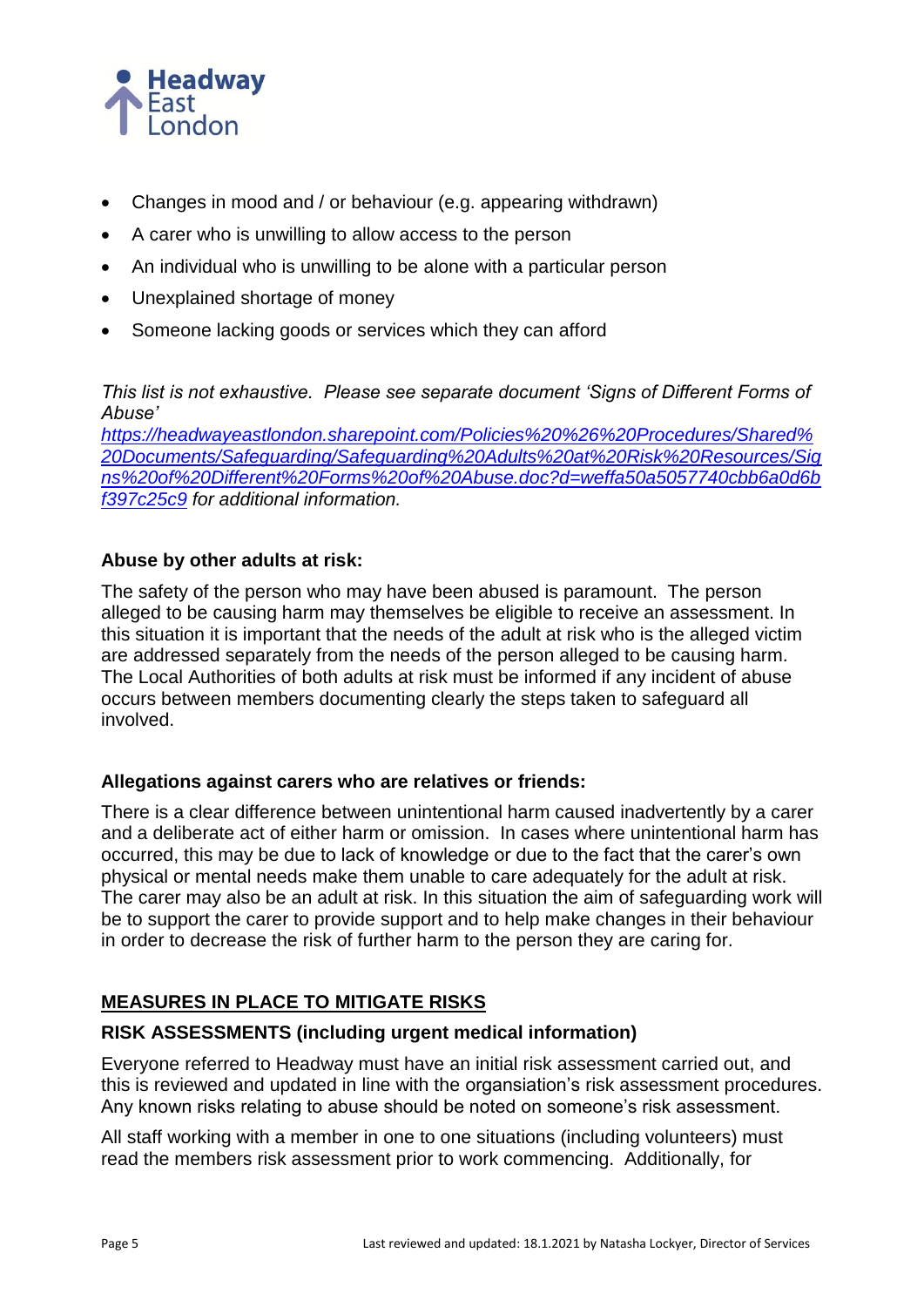

members with significant risks identified all staff should be aware of these risks (via avenues such as morning staff meetings, volunteer briefings or staff de-briefs).

## **STAFF AND VOLUNTEER TRAINING AND SUPERVISION**

All staff and volunteers will receive training relating to safeguarding adults at risk appropriate to their level of responsibility in their induction and thereafter, at least every 12 months. This training is in line with the National Competence Framework Safeguarding Adults (2010). As a minimum, all staff and volunteers at Headway must be able to recognise abuse and neglect and know how to make effective reports and to who.

All frontline staff receive formal supervision from their line manager at least once every two months as well as regular opportunities for informal supervision. Additionally frontline staff have an opportunity to attend peer support meetings and / or de-briefs.

Volunteers receive formal supervision every six months and have an opportunity to attend de-briefing sessions every two months.

## **MANAGING BEHAVIOUR THAT CHALLENGES**

All staff and volunteers will receive training relating to understanding and managing behavior that challenges appropriate to their job roles in their induction and thereafter through supervision and peer support networks. This training includes guidance relating to preventing and managing incidents including the use of de-escalation techniques and aims to support staff to manage behavior that challenges in a positive way through a formal warning system. This is outlined in full in the Managing Challenging Behaviour Policy and Procedure.

## **DESIGNATED SAFEGUARDING LEAD**

A member of the management team is allocated to lead on the implementation, monitoring and development of safeguarding within the organisation. This staff member is available for staff and volunteers to access in the event of abuse occurring or being suspected. Their role includes that of Designated Safeguarding Lead, Alerting Manager and the Designated Lead for Child Protection. The Deputy Director of Services will deputise as the Designated Safeguarding Lead in their absence.

The Designated Adult Safeguarding Lead within Headway is:

#### **Natasha Lockyer, Director of Services**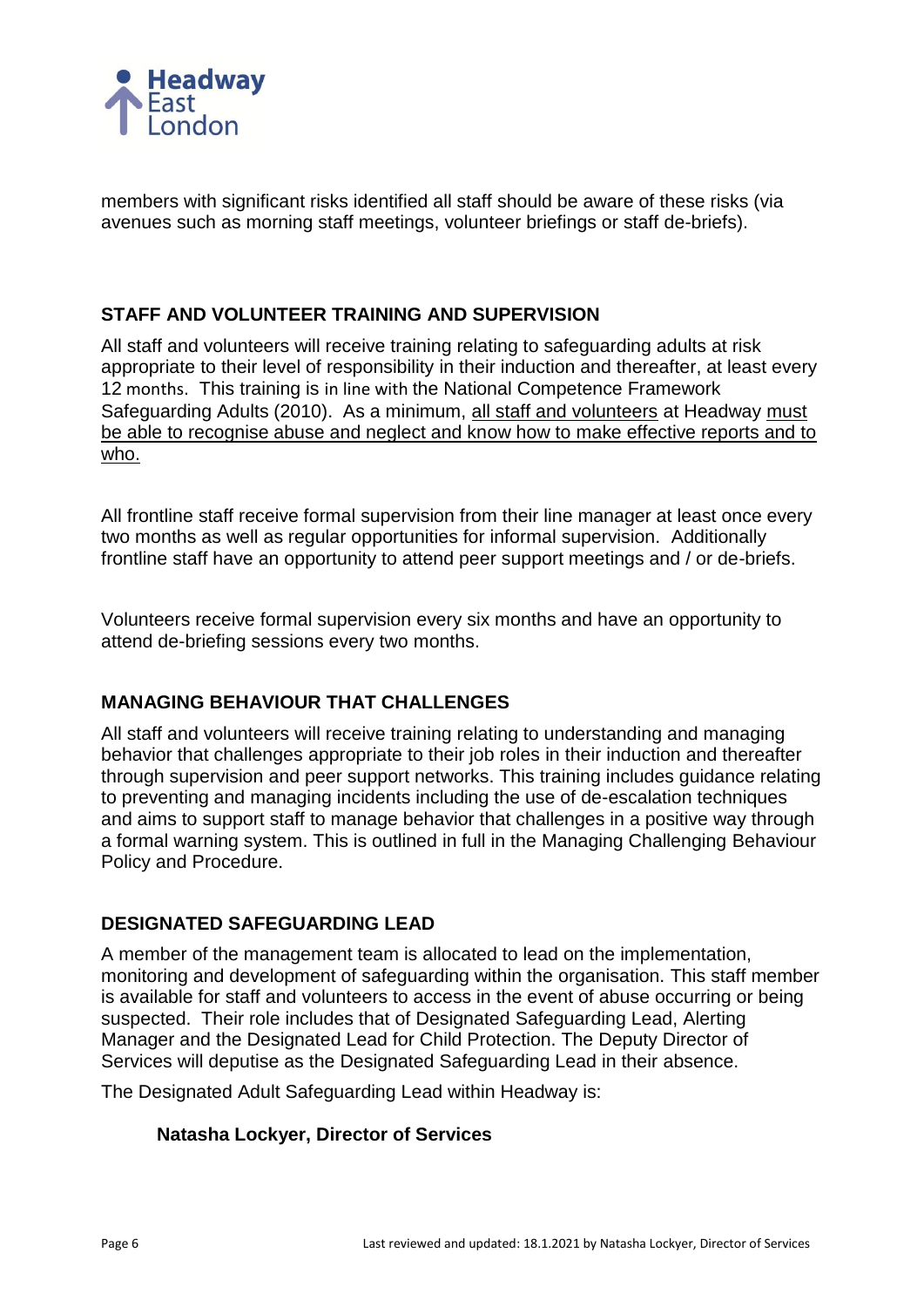

The Designated Safeguarding Lead and the Deputy Director of Services are required to attend formal external safeguarding training on an annual basis.

Responsibilities of the Designated Safeguarding Lead include:

- Immediately evaluating the risk to any adult at risk, other members, the public and/or staff and volunteers.
- Taking reasonable and practical steps to safeguard the adult at risk as appropriate.
- Considering Police referral if a crime has been committed.
- If referred to the Police, discussing with Police the risk management and forensic evidence considerations – note sexual offences will require expert advice from the Police.
- Knowing when and how to contact any emergency services.
- Deciding what or if an immediate protection plan is required.
- If the person alleged to have caused the harm is also an adult at risk, ensuring consideration of the needs of this person too.
- In line with internal disciplinary procedures, and in conjunction with the Chief Executive and HR Manager, suspending staff suspected of abuse.

# **STAFF & VOLUNTEER RECRUITMENT POLICY AND CHECKS**

All frontline staff and volunteers are subject to an enhanced Disclosure and Barring Service (DBS) clearance and two references are taken up.

# **PROCEDURE IF ABUSE IS SUSPECTED OR REPORTED:**

*If there is a child in the household where abuse is suspected or reported this must be discussed with the safeguarding lead. See the Safeguarding children policy and Procedure.* 

## **Responding to an adult at risk who makes a disclosure / or that you suspect is being abused (refer to separate training resources relating to signs of abuse):**

#### **Immediate actions:**

- Immediately evaluate the risk to the person, other members, the public and/or staff and volunteers.
- Contact emergency services if medical attention is required (only qualified medical professionals should offer medical advice).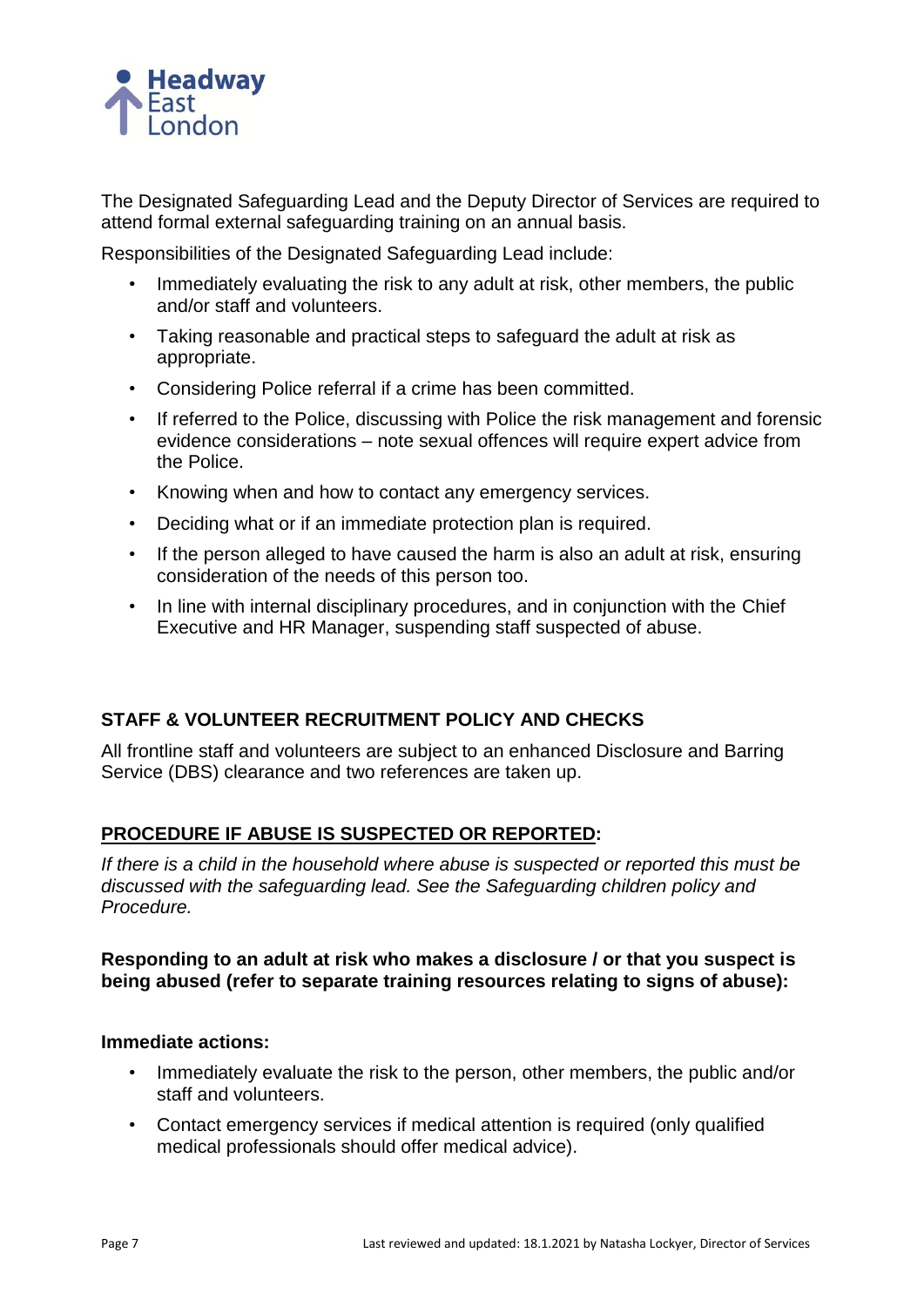

- Consider a Police referral if a crime has been committed For advice on whether a crime has been committed; call the local Community Safety Unit.
- If referred to the Police, discuss with Police the risk management and forensic evidence considerations – note sexual offences will require expert advice from the Police.
- If there is no immediate risk and if someone has disclosed potential abuse, find a private and safe space to talk and allow them to talk at their pace.
- Assure the person that you are taking them seriously and that they are right to speak to you.
- If the person has specific communication needs, provide support and information in a way that is most appropriate to them.
- Listen carefully to what they are telling you, get as clear a picture as you can, but avoid asking too many questions at this stage (it is important to avoid leading questions).
- Record accurately what the person has actually said, using their own words and phrases.
- Provide information and advice on the safeguarding process and ask the person what they would like to happen next and record this but **do not give promises of confidentiality.**
- Assess the person's mental capacity to make this decision (see section on Mental Capacity below) and record this.
- If there are grounds to override a person's consent to share information, explain what these are.
- Make a best interest decision about the risks and protection needed if the person is unable to provide informed consent.
- Explain that you have a duty to tell your manager and the Safeguarding Lead whose role it is to take steps to protect them from further abuse or neglect. Reassure the person that they will be involved in decisions about what will happen.

*All staff and volunteers should always share with their line manager in the first instance, except in emergency situations, as long as it does not increase the risk to the person.*

- **Do not discuss the concern with the person alleged to have caused harm, unless the immediate welfare of the adult at risk makes this unavoidable.**
- If the alleged abuse took place at Headway, the person who has allegedly been abused must be separated from the alleged perpetrator and other members, as soon as possible.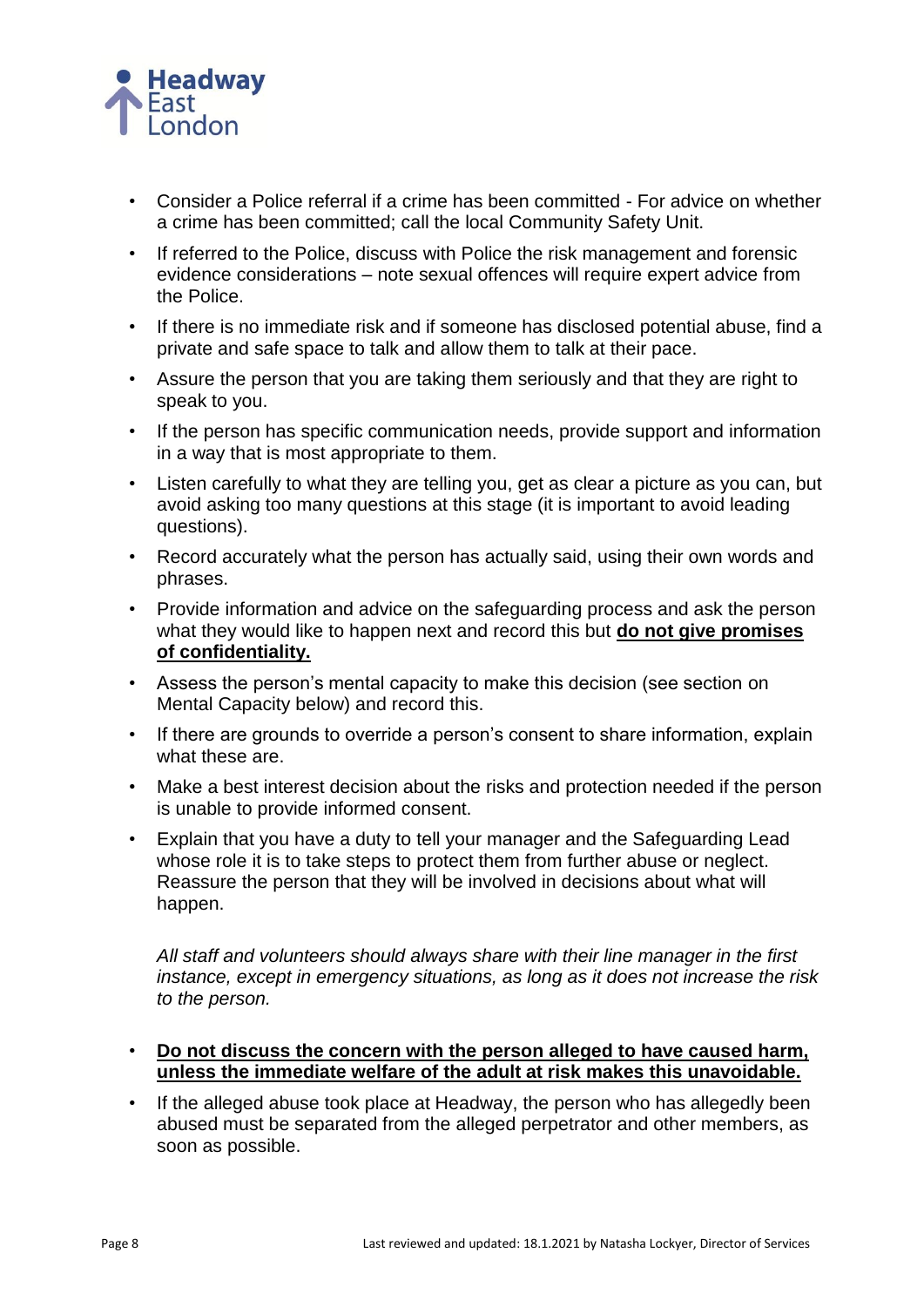

• If the incident is of a serious nature, the member suspected of causing harm will be suspended from accessing Headway services immediately but consideration of their needs will be undertaken by the Safeguarding Lead or another member of the management team.

## **Other things to consider / establish:**

- Whether advocacy may be required. Under the Care Act, the Local Authority must arrange for an Independent Advocate to be available to represent and support the person (or carer) if:
	- o There is no appropriate other person to support and represent them; and
	- o They feel that the person (or carer) would experience substantial difficulty being fully involved in the Care and Support process without support.
	- o Substantial difficulty applies to one or more of the following areas:
		- Understanding relevant information relating to the process or function taking place;
		- Retaining that information;
		- Using or weighing up that information as part of the process of being involved; or
		- Communicating their views, wishes or feelings (whether by talking, using sign language or any other means).
- Personal care and support arrangements.

#### **Recording the incident:**

- Full details of the incident must be recorded in someone's general record and noted in the safeguarding monitoring spreadsheet: [https://headwayeastlondon.sharepoint.com/Services/Monitoring/Shared%20Doc](https://headwayeastlondon.sharepoint.com/Services/Mon/Shared%20Documents/Safeguarding%20Record.xlsx?d=wa1b283bc428f432592de3b2f77c9b6e2) [uments/Safeguarding%20Record.xlsx?d=wa1b283bc428f432592de3b2f77c9b6e](https://headwayeastlondon.sharepoint.com/Services/Mon/Shared%20Documents/Safeguarding%20Record.xlsx?d=wa1b283bc428f432592de3b2f77c9b6e2) [2](https://headwayeastlondon.sharepoint.com/Services/Mon/Shared%20Documents/Safeguarding%20Record.xlsx?d=wa1b283bc428f432592de3b2f77c9b6e2)
- Describe the circumstances in which the disclosure or your concern came about.
- Note the setting and anyone else who was there at the time.
- Record clearly the person in need of protection's wishes and incorporate your observations of the person's behaviour and physical condition and make clear distinction between facts and your opinions.
- Clearly record all decision making particularly relating to assessment of risk, assessments of mental capacity and consent.
- Any Information shared should be on a need to know basis in line with Headway's Data Protection Policy and Procedure.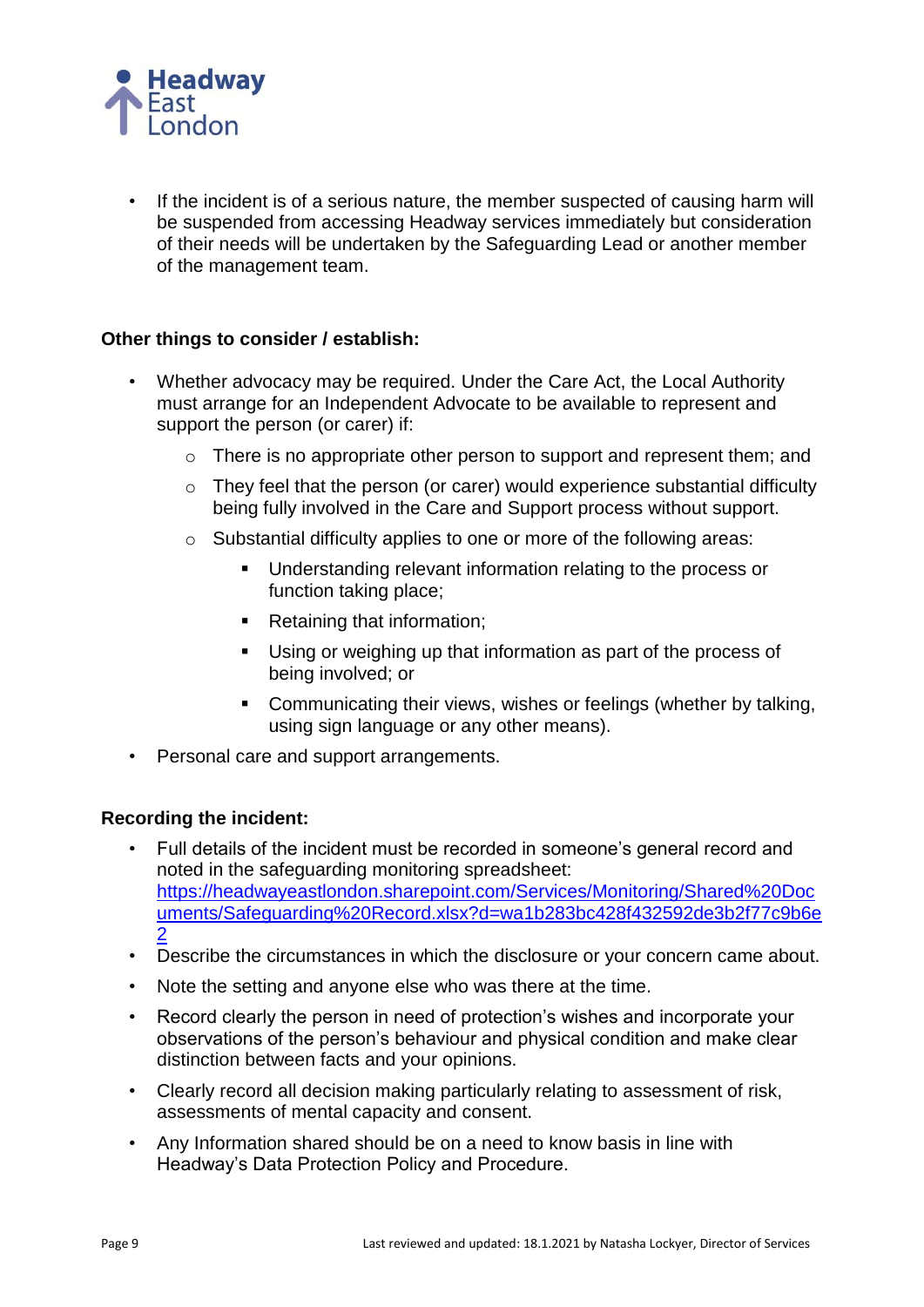

## **Mental Capacity:**

- The mental capacity of the adult at risk and their ability to give their informed consent to a safeguarding referral being made is a significant but not the only factor in deciding what action to take.
- The test of capacity in this case is to find out if the adult at risk has the mental capacity to make informed decisions:
	- o About a referral
	- o About actions which may be taken under multi-agency policy and procedures
	- o About their own safety, including an understanding of longer-term harm as well as immediate effects and;
	- o An ability to take action to protect themselves from future harm

## *Please refer to Mental Capacity Act Guidelines:*

*[https://headwayeastlondon.sharepoint.com/Policies%20%26%20Procedures/Shared%](https://headwayeastlondon.sharepoint.com/P-P/Shared%20Documents/Safeguarding/Mental%20Capacity/Mental%20Capacity%20Quick%20Reference%20Guide.pdf) [20Documents/Safeguarding/Mental%20Capacity/Mental%20Capacity%20Quick%20Re](https://headwayeastlondon.sharepoint.com/P-P/Shared%20Documents/Safeguarding/Mental%20Capacity/Mental%20Capacity%20Quick%20Reference%20Guide.pdf) [ference%20Guide.pdf](https://headwayeastlondon.sharepoint.com/P-P/Shared%20Documents/Safeguarding/Mental%20Capacity/Mental%20Capacity%20Quick%20Reference%20Guide.pdf)*

## **Making a decision not to refer:**

It is inevitable that there will be times when a person who has capacity decides to accept a situation that you or others perceive as potentially abusive or neglectful. This is a decision that they are free to make, unless:

- It is an emergency or life threatening situation or the risk is unreasonably high
- Other people are being put at risk (e.g. letting friends who are abusive or exploitative into a shared living environment, where they may put other residents at risk) or a referral is in the public interest (e.g. where sharing it could help in detecting crime, apprehending offenders, maintaining public safety, and the administration of justice)
- A child is involved and / or potentially exposed to the abuse or an environment of abuse (whether they are a direct witness or not)
- The alleged perpetrator has care and support needs and may also be at risk
- A serious crime has been committed or sharing the information could prevent a serious crime
- Any staff member, volunteer or person in a 'Position of Trust' is implicated is implicated
- Coercion is involved

In these circumstances, the person should be given information about where to get help if they change their mind or if the abuse or neglect continues and they subsequently want support to promote their safety. You must assure yourself that the decision to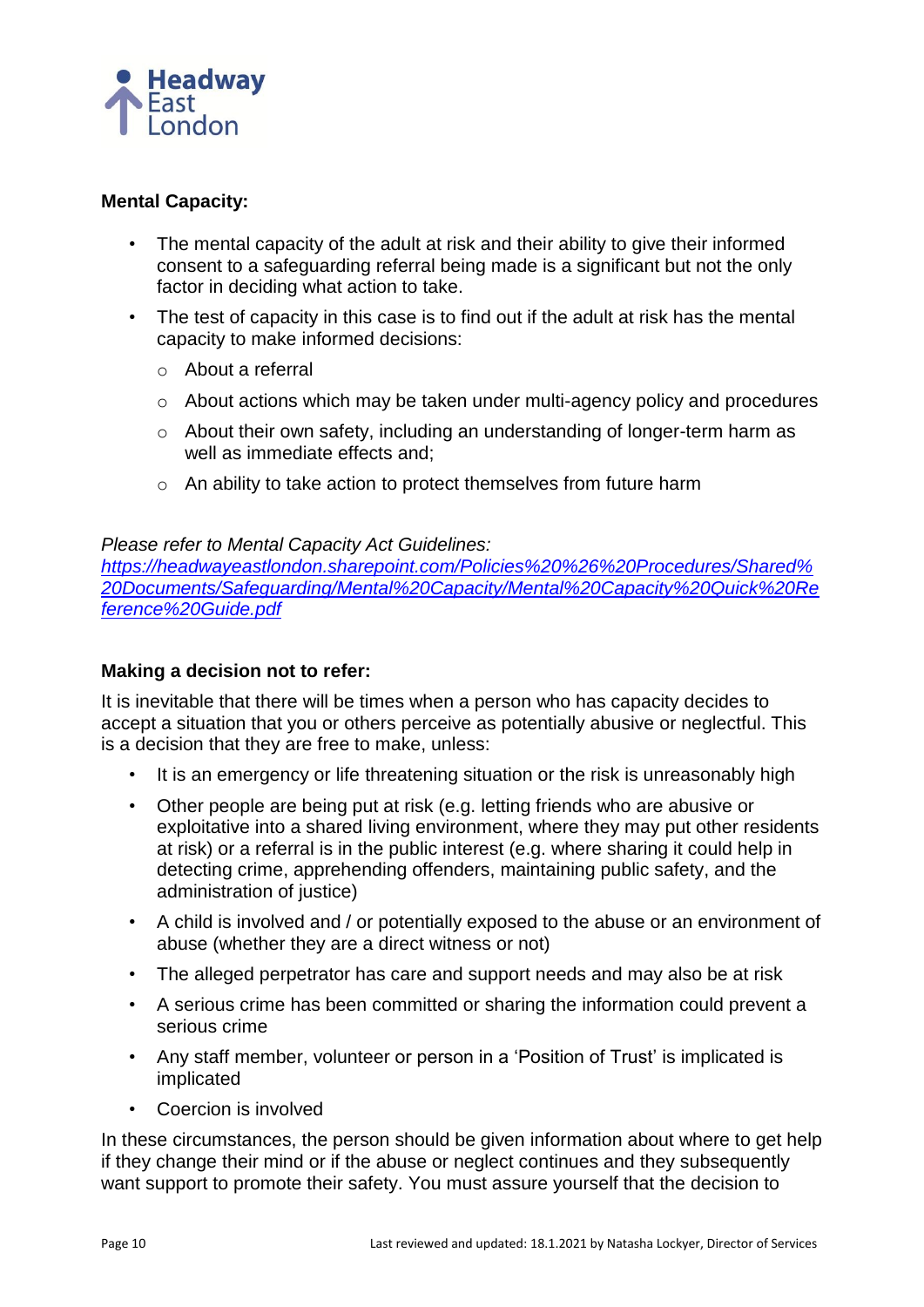

## withhold consent is not made under undue influence, coercion or intimidation and **all decisions not to refer must be discussed with the Safeguarding Lead.**

## **Conflict of interests between the adult at risk and their family / carers**

There may be times when a family member or carer does not agree with a person's decision to accept a situation that they perceive as abusive or may not agree with Headway's decision to make a safeguarding alert. The following principle should be borne in mind and guide all decisions: a person who has capacity has the right to selfdetermination and autonomy. A family member or carer cannot overrule a safeguarding decision the person or Headway makes but has a right to make a complaint under Headway's complaints policy and procedure without fear of retribution.

## **Making a safeguarding referral (or alert):**

- If a decision is made to make a safeguarding referral, this must be made to the person's local authority within 24 hours of the abuse being suspected or disclosed. Each local authority has its own procedure. The staff member making the alert should locate this by carrying out an internet search i.e. "how to raise a safeguarding alert Hackney".
- In most instances, a safe guarding alert form will be required. This will usually be available to download. You will require the person's personal details, details of the alleged abuse and the person's wishes and mental capacity in relation to the alert.
- The staff member must confirm receipt of the alert either by phone, a read receipt or email response and this must be recorded on the safeguarding monitoring spreadsheet.
- A regulatory body (e.g. Care Quality Commission, Health and Care Professions Council) must be informed if a regulated service (i.e. hospital, care home, care agency or any health or social care professional) is implicated.
- Local authorities are responsible for investigating any safeguarding concerns raised with them about any adult who has care and support needs and deciding whether it is necessary to carry out an enquiry. This should include the person themselves, whose own wishes and preferences should be acted on as far as possible, in keeping with the principles set out in 'Making Safeguarding Personal'.
- The staff member raising the alert should follow up the alert within 3 working days. In some circumstances, this timescale will be shorter and this will be guided by the Safeguarding Lead. All outcomes of the alert must be communicated to the Safeguarding Lead and must be recorded as per procedure noted above.